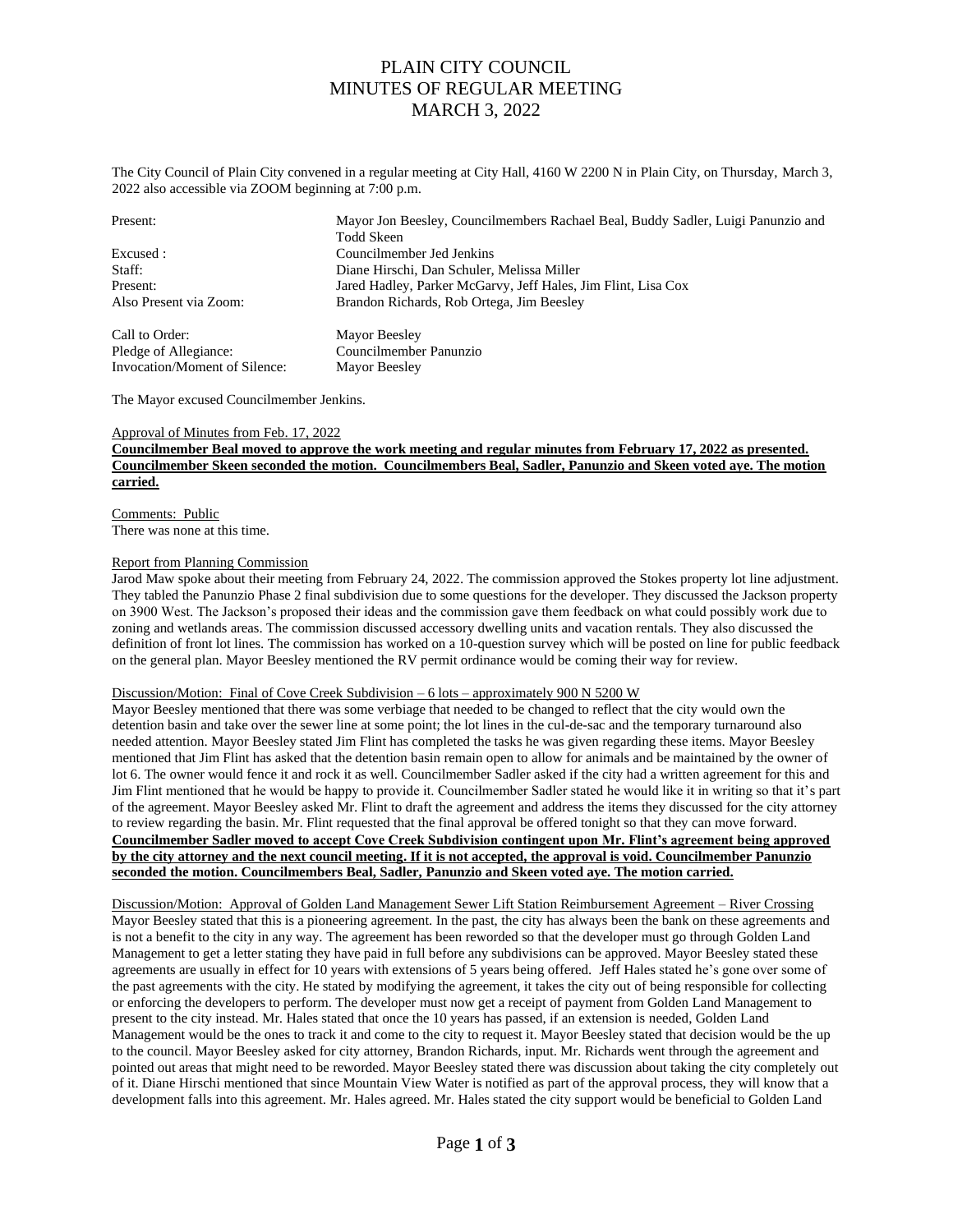Management in order to keep developers in line and have better watch over reimbursements. Mr. Hales said it would be less responsibility for the city and better reimbursement from developers. Mayor Beesley stated that all responsibility is at the risk of the developer and Mr. Hales agreed. Mr. Hales asked that Golden Land be given the opportunity to extend agreements for an additional five years as long as they approach the city before the initial 10-year period ends. Mr. Hales suggested making changes to the agreement and running them through the city attorney. Dan Schuler asked if newer systems begin popping up around the lift station will there be a requirement to tie into it. Mr. Hales said that would not be the case as long as there are other options. Mayor Beesley mentioned that Golden Land would just need to be diligent about making sure the agreements are done correctly as the city would not be responsible for it. **Councilmember Sadler moved to table approval of Golden Land Management Agreement until changes have been revised. Councilmember Skeen seconded the motion. Councilmembers Beal, Sadler, Panunzio and Skeen voted aye. The motion carried.**

### Discussion: Visionary Homes – Stimpson Parcel Proposal

Parker McGarvy was invited to speak to the council regarding some acreage out by the Stillcreek Subdivision. Mayor Beesley stated he asked Mr. McGarvy to explain his ideas to the council. Mr. McGarvy mentioned Phase 3 of Stillcreek and stated they are looking at an area that is designated as a park right now with one acre lots surrounding it. They would like to increase the density. Mayor Beesley stated he suggested allowing for some half acre lots if Visionary Homes would deed the city 14 acres for a park with a possible fish pond. Mr. McGarvy mentioned Visionary Homes would like to see roughly 35 half acre lots. Mayor Beesley asked if this was even a possibility for them. Mr. McGarvy stated they would have to sit down and see how everything "pencils" but it was something they could look at. Mayor Beesley stated the area is also a prime location to cut into the trail system as well and it would tie into the park. Councilmember Panunzio mentioned he liked the idea. Councilmember Skeen stated the parcel "screams horse property". Jarod Maw mentioned the parcel appeared to be on critical/sensitive land according to the general plan and future land use maps. Mr. McGarvy stated an environmental study has been done and acknowledged the area is pretty wet, but buildable. Mr. Maw stated a park to tie into the trail is a great idea. Mayor Beesley thanked Mr. McGarvy for presenting and mentioned that this is all very preliminary. Councilmember Sadler stated he agreed with Councilmember Skeen about keeping it as horse property. Mayor Beesley asked if Visionary Homes would allow the city to take on the responsibility of building the park instead of having Visionary Homes be responsible for the amenity. Mr. McGarvy stated he believed that would be something to consider, but large acre lots and parks are hard to do in this economy. He stated Visionary Homes is looking to invest in Plain City, so they are looking for ways to make things work for both them and the city. Mayor Beesley stated he believes there's room for discussion to make things work and asked Mr. McGarvy to throw some ideas together and see what they can come up with. Mr. McGarvy asked if there have been any citizen requests for certain amenities. Councilmember Beal mentioned a rock wall and dirt bike courses. Councilmember Skeen stated more pickleball courts. Mayor Beesley mentioned this was just a discussion item for now.

#### Discussion/Motion: Proposed Draft - Internal Accessory Dwelling Units

Mayor Beesley stated this has been worked on by both the Planning Commission and the City Council. He invited comments from the council. Councilmember Sadler had some concern regarding some of the verbiage used. There was discussion regarding rentals within the city and the upkeep of the exterior when the owners are not living in the home. Councilmember Sadler stated he would like to see verbiage stating that the owners "must" live in the residence as opposed to the word "shall". He also worried about add-ons becoming too big, but liked the mother-in-law apartments where parking doesn't become an issue. Mayor Beesley stated by changing the wording to allow two parking spaces instead of one, that would take care of that issue. Councilmember Sadler stated he would like to see add-ons be limited in size as well so that they cannot become larger than the house itself. Mayor Beesley suggested doing rentals by permit in order get credit for affordable housing and the city is made aware of where and rentals are happening. Councilmember Sadler mentioned waiting to make any final decisions until the Legislature finishes their session in April and sends out new guidelines to cities. Jarod Maw stated one of the bills being discussed (HB 462) which talks about IADUs. The legislature is considering making those require a permit or license. Mayor Beesley stated he added a line to the permit stating "No rental addition will be more than 50% of the home's square footage." Councilmember Sadler stated he liked that verbiage and added he would like to see the city also double the sewer billing as well. Mayor Beesley stated the city should require a business license for any rentals and have them apply for permits to allow for the city to inspect the units. Mayor Beesley suggested there should be a cost for the permit. He asked Mr. Maw to take it back to the Planning Commission for one final review before the City Council takes it back. Councilmember Skeen liked the improvements made to the draft as did Councilmember Beal. **Councilmember Beal motioned to send the Proposed Draft back to the Planning Commission for changes. Councilmember Skeen seconded the motion. Councilmembers Beal, Sadler, Panunzio and Skeen voted aye. The motion carried.**

### Discussion/Motion: Council Assignments

Mayor Beesley presented the council assignments and reported that he will be over all Administration, Judicial, Sheriff, Bona Vista, Public Works, Fire Department and Parks and Recreation. Councilmember Sadler will continue to be over Mosquito Abatement and be assigned Fiscal Management under the Strategic plan. Councilmember Skeen will be over Facilities and the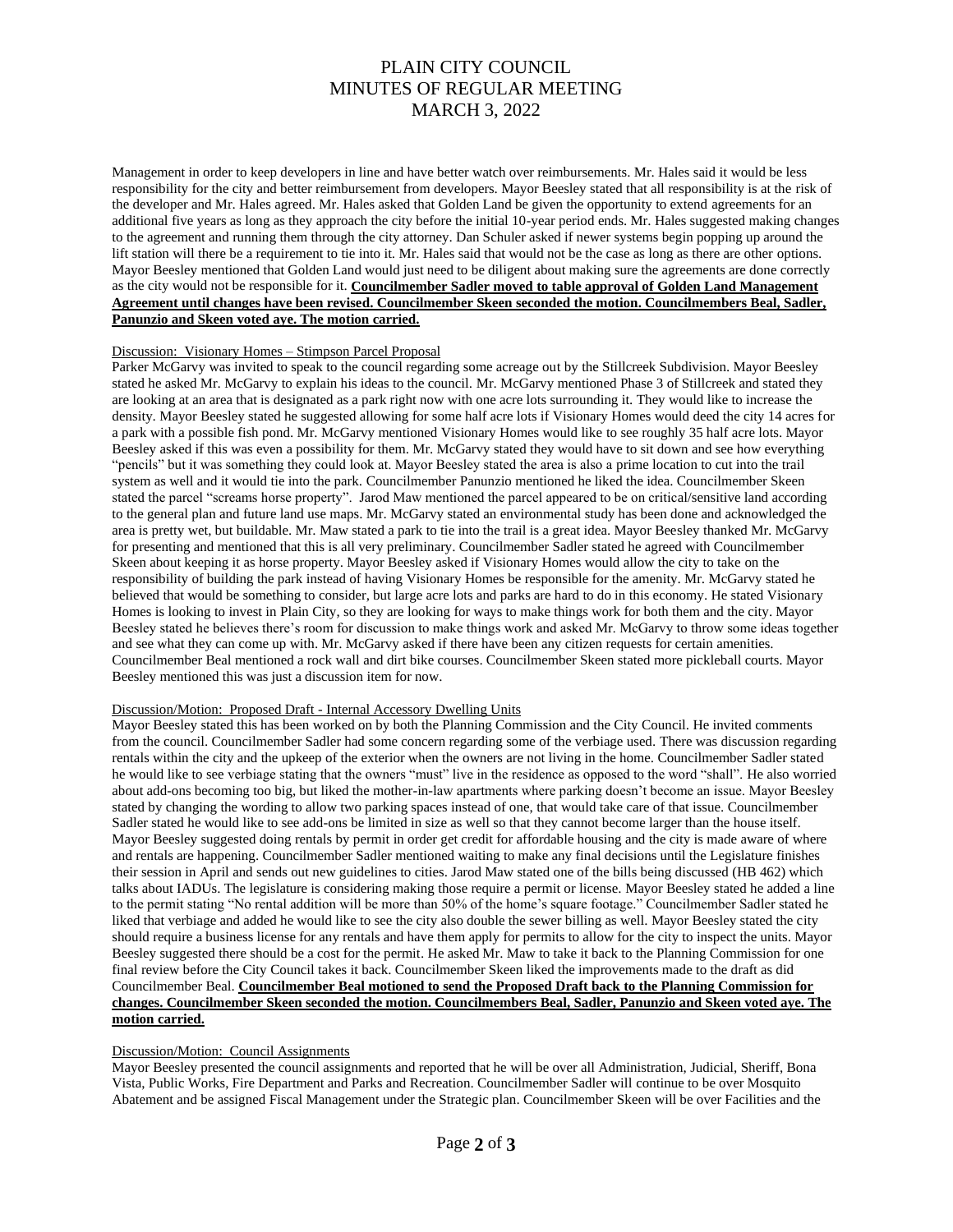Landfill, as well as Recreation under the Strategic plan. Councilmember Beal will be over Plain City Irrigation and Community Planning under the Strategic plan. Councilmember Panunzio will be over Emergency Management and Community Engagement under the Strategic plan. Councilmember Jenkins will be Mayor Pro Temp and over CTC Fremont 5 Coalition, and Community Engagement under the Strategic plan. Mayor Beesley asked for feedback on assignments. Councilmember Beal asked why a more seasoned councilmember was not being given the Mayor Pro Temp assignment and suggested it be given to either Councilmember Skeen or Councilmember Sadler. Both Skeen and Sadler stated they were fine with the Mayor's decision. Mayor Beesley stated there was no special decision made regarding the assignment and he would be happy to give it to someone else. Councilmember Sadler stated he would like it, but he was fine with Councilmember Jenkins taking it as well. Mayor Beesley stated he has no issue with giving it back to him. Councilmember Sadler will be reassigned to Mayor Pro Temp. Councilmember Beal stated her comments were not meant to be taken negatively against Councilmember Jenkins and the council agreed as well. **Councilmember Skeen moved to approve the council assignments as presented. Councilmember Beal seconded the motion. Councilmembers Beal, Sadler, Panunzio and Skeen all voted aye. The motion carried.**

Motion: Approval of Business Licenses

New Oakmont Trucking Ross Fox 5145 W 1500 N office for trucking company **Councilmember Skeen moved to approve the business licenses as presented. Councilmember Sadler seconded the motion. Councilmembers Beal, Sadler, Panunzio and Skeen voted aye. The motion carried.**

Motion: Approval of Warrant Register

See warrant register dated 02/28/2022 to 02/28/2022. **Councilmember Beal moved to approve and pay the bills as presented. Councilmember Skeen seconded the motion. Councilmembers Beal, Sadler, Panunzio and Skeen voted aye. The motion carried.**

### Report from City Council

Councilmember Beal mentioned Track signups in April. The Lion's Club and Youth Council will be helping Colette Doxey with the annual Easter Egg hunt. The Youth Council will be holding a Veterans Appreciation Dinner on March  $17<sup>th</sup>$ . She will be attending the ULCT meeting in St. George in April. She will be visiting the Thunder Junction all-abilities park for ideas while there.

Councilmember Sadler addressed the street light on 1975 N and 3600 W. He mentioned the light seems to be very dull or not working at all. Dan Schuler stated Rocky Mountain Power has been made aware of it and are working to fix it. Councilmember Sadler also mentioned the speed limit sign on 1975 N was also not working properly. Dan stated he will look into it. Councilmember Sadler asked if something was being planned for Founder's Day and Mayor Beesley stated the Veterans dinner is taking its place this year while the city looks at revamping it.

Mayor Beesley spoke about the cornhole league and mentioned how much fun it was. There were 20 teams with Councilmember Panunzio winning the tournament. There was great participation from our city and surrounding cities. Another league will be starting up for Spring. Mayor Beesley addressed the RAMP grant status for the amphitheater. The city did not receive a grant this year. Mayor Beesley, Dan Schuler and Melissa Miller met with the arts coordinator for the RAMP committee before grants were decided and answered her questions and concerns. The coordinator mentioned there were more requests for arts grants than they've ever received in the past and money was tight this year. The coordinator explained part of the reason for being denied this year was due to limited funding, but the committee also wanted to see letters of support from all neighboring residents. This was an issue for the North Ogden amphitheater, which resulted in a lawsuit. The committee stated they wanted to see the project come back to them next year. Mayor Beesley then spoke about the Blossom Angus game. He presented the council with a Founder's Cup which will be awarded at the end of each game every year. There is a place for each winner to be engraved on the side of the cup. The cup will be displayed proudly in the city office building.

### **At 8:45 p.m. Councilmember Sadler moved to adjourn and was seconded by Councilmember Skeen. The vote was unanimous.**

City Recorder

\_\_\_\_\_\_\_\_\_\_\_\_\_\_\_\_\_\_\_\_\_\_\_\_\_\_\_\_\_\_\_\_\_\_\_\_\_\_

Mayor

Date approved

\_\_\_\_\_\_\_\_\_\_\_\_\_\_\_\_\_\_\_\_\_\_\_\_\_\_\_\_\_\_\_\_\_\_\_\_\_\_\_\_\_\_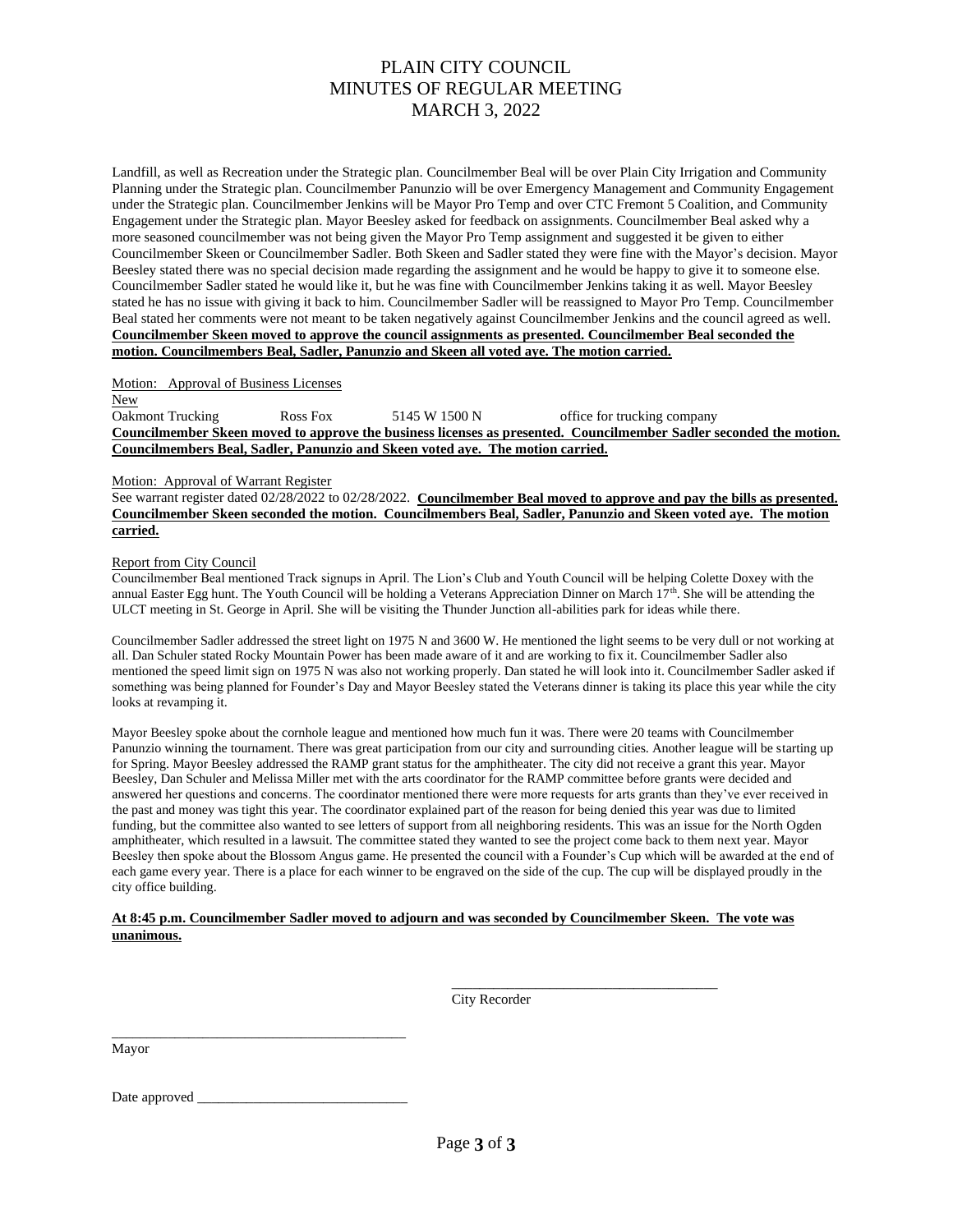The City Council of Plain City convened in a regular meeting at City Hall, 4160 W 2200 N in Plain City, on Thursday, March 17, 2022 also accessible via ZOOM beginning at 7:00 p.m.

| Present:                      | Mayor Jon Beesley, Councilmembers Jed Jenkins, Rachael Beal, Buddy Sadler, Luigi<br>Panunzio and Todd Skeen |  |  |
|-------------------------------|-------------------------------------------------------------------------------------------------------------|--|--|
| Staff:                        | Diane Hirschi, Dan Schuler, Colette Doxey                                                                   |  |  |
| Present:                      | Greg Burdett, Shad Christensen, Dave Stireman, Reed Scow, Blake Neil, Jim Flint,                            |  |  |
|                               | Lt. Horton                                                                                                  |  |  |
| Also Present via Zoom:        | Rob Ortega, Jim Beesley                                                                                     |  |  |
| Call to Order:                | Mayor Beesley                                                                                               |  |  |
| Pledge of Allegiance:         | Councilmember Beal                                                                                          |  |  |
| Invocation/Moment of Silence: | Councilmember Sadler                                                                                        |  |  |

### Approval of Minutes from February 18 and March 3, 2022 **Councilmember Sadler moved to approve the minutes from February 18 and March 3, 2022 work as presented. Councilmember Beal seconded the motion. Councilmembers Jenkins, Beal, Sadler, Panunzio and Skeen voted aye. The motion carried.**

Comments: Public There were none at this time.

### Report from Planning Commission

Commissioner Neil explained the new punch list ordinance the Planning Commission has been working on. He spoke about the Sage Creek Development and stated the plans they had were old and did not meet current requirements. Sage Creek presented new plans that night to the commission with updates so it was tabled. He also spoke about Accessory Dwelling Units and stated they have reviewed it and made a few changes, such as "adequate parking" instead of "2 parking places". Commissioner Neil stated the commission discussed some of the verbiage regarding how large the unit could be and the commission worried that if it was left as a percentage, it would be hard to enforce. Councilmember Sadler and Mayor Beesley discussed the idea of requiring square footage documentation to be attached to the application. Commissioner Neil stated that after discussing it with the commission, they worried that people might find the application to be too detailed and skip it. Mayor Beesley suggested just limiting the size to simplify things. Councilmember Sadler agreed that might be an option and asked Commissioner Neil to discuss it with the commission to get their thoughts. Commissioner Neil mentioned that they have actually brought that idea up in their meetings. Councilmember Sadler clarified that the council's concern behind the square footage was to ensure the ADU would not become larger that the actual home itself. Commissioner Neil understood their position and stated they have different avenues they can look at to achieve that goal. Commissioner Neil also mentioned the Stillcreek Subdivision and the engineer's recommendations and asked the council if it was ready for their approval. Councilmember Sadler asked about the frontage of lot 356 in C3, as it stated this particular lot does not have enough frontage. Commissioner Neil stated there was no curve table which can cause problems with the frontage requirements. Councilmember Sadler stated the shape of the lot is odd. Commissioner Neil stated because of the angle of the lot, they need to figure out where to measure frontage, but they do believe it was wide enough. He mentioned the Panunzio subdivision was tabled for now while the developer finishes some items. Councilmember Sadler thanked Commissioner Neil for his report and the good work of the Planning Commission.

#### Presentation: Wasatch Front Football League

Dave Stireman, president of WFFL, and Greg Burdett spoke to the council. He invited the council to ask questions about the WFFL. He stated he was here to answer any concerns the council might have after the presentation of the Ute Football League back in February. He stated that the WFFL is the incumbent and has been in Plain City for years. He has nothing against the Ute League, but he believes some of their coaches don't like to follow the rules such as creating teams from the kids within city limits, so they leave the WFFL in order to pull kids from different cities and create their own teams. Mayor Beesley pointed out that Plain City does allow kids from neighboring cities to play, but they pay a non-resident fee. Mr. Stireman stated he understands the need to do that since some of the areas surrounding Plain City are unincorporated. He said that every kid on the WFFL is given the opportunity to play, which starts with the support of the cities. He said the support of the city is an enormous benefit to the residents. He also mentioned the WFFL has the lowest player fees in all leagues. Colette handed out a breakdown of the fees. He mentioned that the starting cost for Ute League players is \$280. Subsequent years range from \$350-400 per player and he is concerned that it becomes too expensive. Mr. Stireman stated that if Plain City chooses to stay with the WFFL, the fees stay the same and nothing changes for the players. He stated he works on a volunteer basis and helps the WFFL resolve any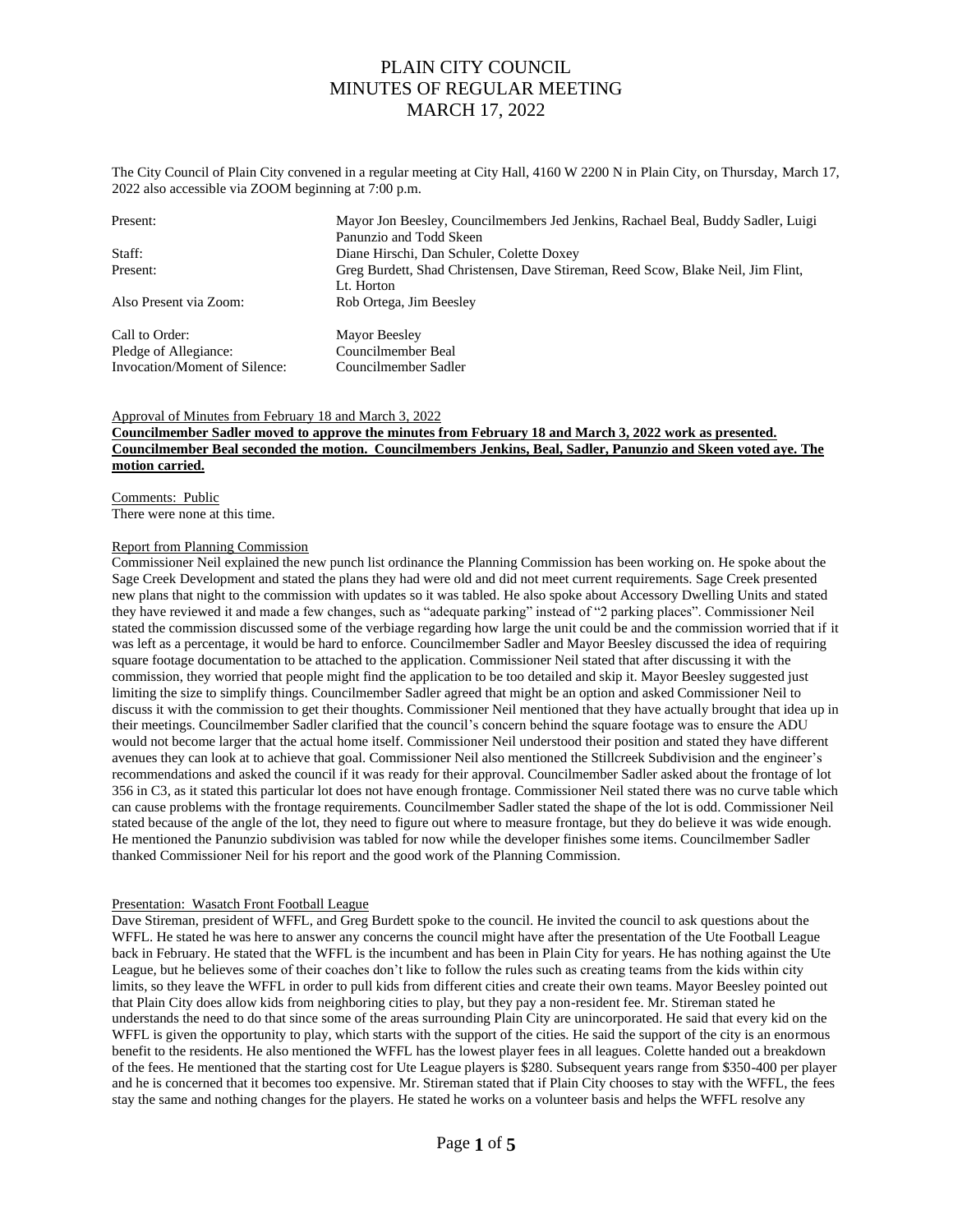issues to keep the league going. He also stated in the 20 years he's been involved, there have not been many changes to rules. He recognizes the WFFL needs to evolve and make a few changes to help the league stay competitive and they are already in the process of doing so. Mr. Stireman stated they have discussed the issue of age-based teams vs. grade-based, and have begun making changes. The WFFL has also broken teams out into A and B level teams based on each team's choosing for how competitive they want to be. He mentioned there are over 200 teams in the league with up to 100 games being played each week and he tries to keep travel games very close so as not to impact families. He mentioned the Ute League has presented their platform at other cities and have gained some support, but not every city is on board. Councilmember Jenkins stated he has been doing some research on the Ute League since their presentation and asked Mr. Stireman if the Ute League plays on a shorter field (80 yards). Mr. Stireman stated that was correct and that the goal lines were set at the 10's mark. Mr. Stireman stated the WFFL does that with the younger teams when they start out on the rookie tackle program, which consists of 8 players on an 80-yard field. As the kids move up, the teams go to 11 people and play on the 100-yard field. He stated the Ute League uses the 80-yard field due to the fact that many of the teams they play in the Salt Lake are cannot accommodate a 100-yard field. Councilmember Jenkins also asked if the Ute League using a running clock, which can average 10 less plays. Mayor Beesley confirmed that the Ute League does keep a running clock, for the most part. Mr. Stireman stated the WFFL does try to adhere to an hour and 45 minutes for each game, but they do not keep a running clock. The goal of the WFFL is to get in as many plays as possible to give the kids experience and appease parents. He stated the whole goal of the WFFL is to create opportunity for the kids and give them a great experience. Mayor Beesley stated he wants everyone to know that he wants football played on Plain City fields and he supports both the WFFL and the Ute League. He will not ask the council to vote on football this year, but they will monitor how this upcoming season goes and then reevaluate next year. Mayor Beesley thanked Mr. Stireman for his comments and information. Mayor Beesley asked Colette Doxey about the amount budgeted for referees. He mentioned the budget was set at \$7500.00, and only \$3584.00 was used. He asked about why it was so low. Colette stated she budgeted high so it would include flag football. She also added a \$5.00 misc. fee for equipment fixes, mouth pieces, first aide kits, etc. Colette stated she knew it was very inflated, but wanted to give the council an accurate picture of costs and fees.

#### Discussion/Motion: Agreement for Cove Creek Subdivision – Drainage Pond Agreement

Mayor Beesley stated he spoke with Brandon Richards and wanted to make sure that Dan Schuler would have access to inspect the property. He stated the agreement included verbiage that stated the property owner would mat and rock the pond and maintain it. Mayor Beesley invited Jim Flint to comment on the agreement. Mr. Flint stated the agreement also included a lien as per the city's request. Mayor Beesley invited the council to ask any questions or address any concerns. Councilmember Beal asked if the Engineer was satisfied and Mayor Beesley confirmed that he was. Councilmember Jenkins asked if the temporary turnaround issue had been resolved. Mayor Beesley asked Mr. Flint if the turnaround had been deeded to the city and recorded on the plat. Mr. Flint confirmed that it was. **Councilmember Sadler moved to approve the agreement for the Cove Creek Subdivision as presented. Councilmember Jenkins seconded the motion. Councilmembers Jenkins, Beal, Sadler, Panunzio and Skeen voted aye. The motion carried.** 

#### Discussion/Motion: Shad Christensen – Utility ROW Agreement – Robson Farms Subdivision

Mayor Beesley stated this ROW was very similar to the Skeen Subdivision agreement. Mayor Beesley stated that the agreement stipulated that if the city was running behind on their part of the project, the lots involved would not sit for long periods of time unfinished. He mentioned that this project will not happen this year. He mentioned he's not against approving the ROW agreement, but the city can ask the developer to put the improvements in. Councilmember Beal pointed out an issue with some verbiage on page 3 item 5. She stated the language should be changed from "may complete" to "will complete". Shad Christensen stated that the verbiage dictates that the developer would need to obtain permission from the city in order to complete any improvements. Mayor Beesley stated it basically just states if at any time the city determines they are unable to complete the improvements, the developer will do it. Mayor Beesley asked Mr. Christensen if he would change the wording from "may" to "will" and Mr. Christensen agreed to do so. Councilmember Sadler stated he was concerned about the property transferring hands before the improvements are completed. He asked if the lots were able to be built on even without completed improvements. Mayor Beesley stated this agreement allows homes to be built and obtain occupancy with the knowledge that improvements are forthcoming through a grant. He asked if building permits would be issued. Dan Schuler stated permits could be issued and occupancy would be permitted, but the developer would have to enter into an escrow and would be responsible for a temporary asphalt up to the driveways and connecting to the existing asphalt. Mayor Beesley stated he wasn't sure asphalt could be required, but gravel would be. Councilmember Sadler mentioned the ditch would need to be installed before water is released by the developer. Mr. Christensen said timing would be an issue with market conditions and grant money access. He stated part of the ROW was acquiring an easement to move the ditch, but he may have to hold off to record the plat until the grant comes through so it may not happen this year. He mentioned the best time to do it will be right before the contractors arrive to raise the asphalt, which would push the ditch project back by several months. Mayor Beesley stated if the road is under construction, the city would not be able to issue a permit for them to move the ditch. Mr. Christensen stated he plans to pull permits the month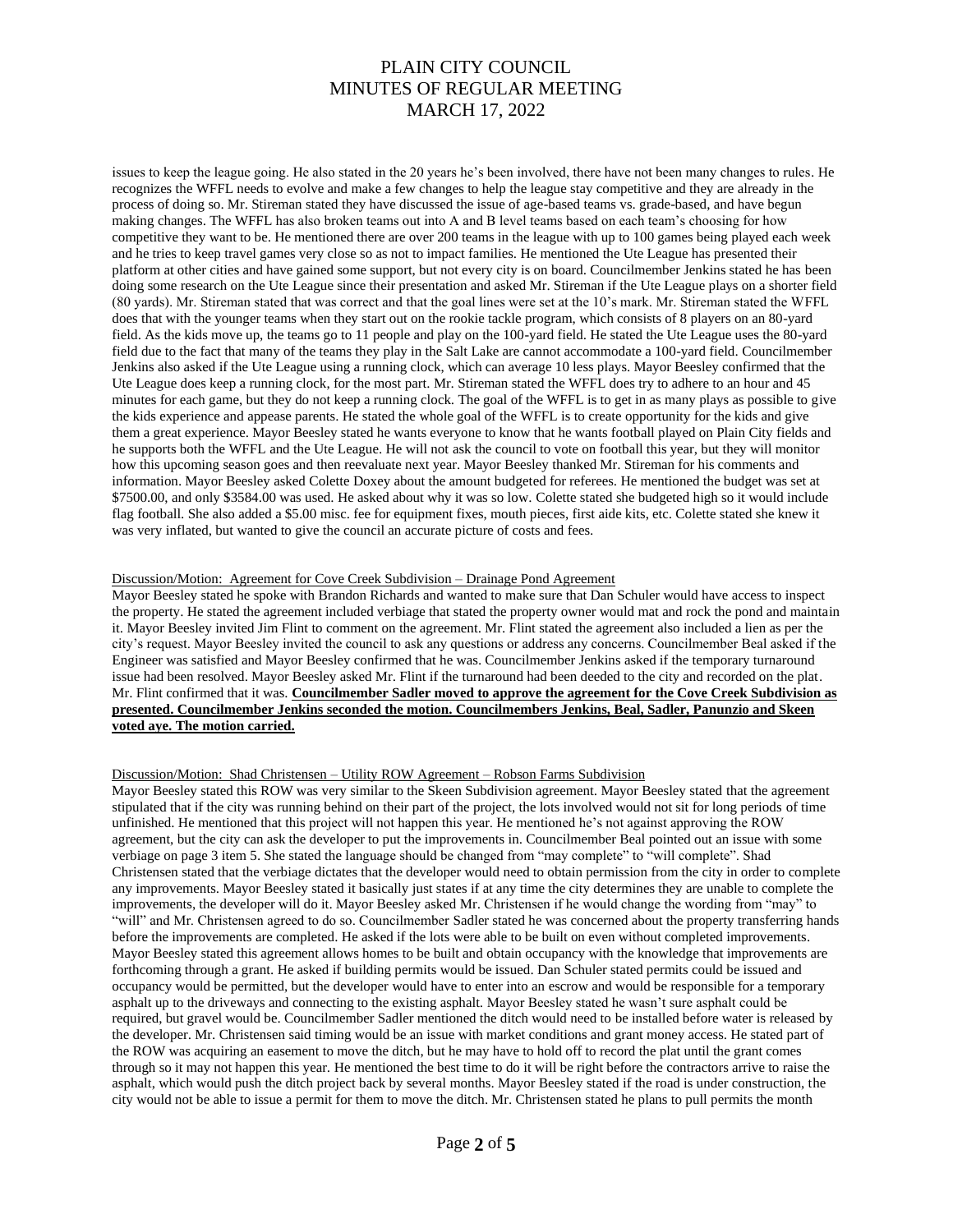before that happens. He stated he also needs to coordinate with Rocky Mountain Power and Dominion Energy to get the stubs done on the road in order to keep things moving. Councilmember Sadler asked if the ditch would be ready before the water starts running. Mr. Christensen said the portion that has been torn out will be vacated and the city will no longer be required to pipe about 1,000 feet of the ditch, which is why he is hoping to move forward with this agreement. He said everything that needs to happen with the road depends on the agreement being approved. **Councilmember Jenkins moved to approve the Utility ROW Agreement with the word change on page 3, section 5 from "may" to "will". Councilmember Beal seconded the motion. Councilmembers Jenkins, Beal, Sadler, Panunzio and Skeen voted aye. The motion carried.**

#### Discussion/Motion: Final Approval of Still Creek Phase 3C and 3D

Reed Scow with Visionary Homes spoke to the council. Mayor Beesley asked Mr. Scow when the city would see amenities. Mr. Scow stated he met with the HOA board and is hoping for a second meeting to go over the amenity package this week. He said once they have everything done, they will come and present it to the city. Mayor Beesley asked Councilmember Sadler if he was on Planning Commission when this subdivision was approved. Councilmember Sadler confirmed that he was. Mayor Beesley stated his understanding is that the city selects the amenities. Councilmember Sadler clarified that a list of amenities was presented for city approval and final selection would be determined by both the city and developer. He said that if the council is unhappy with the list, the council could reject it and ask the developer to start over. Mayor Beesley asked about the number of phases going in. Commissioner Neil stated there are four phases and the commission has asked Visionary Homes to bring them an overview of all the phases as they are also concerned about open spaces and amenities as well. He stated the commission has not yet received it. He spoke about Phase 2 and the requests they made regarding the park. The commission had asked for a restroom and parking and Visionary completed that request. Commissioner Neil stated the city does have final approval. Councilmember Sadler mentioned that the city even had direction over where trees were planted. Commissioner Neil stated the commission is waiting for the overview to see how Phase 3 will interface with Phase 4. Mayor Beesley stated he just wanted to clarify the city's position on the amenities since Phase 2 was still not completed yet. He mentioned he has a few concerns regarding Still Creek. Mayor Beesley stated that the engineer gave them a green light. Mr. Scow asked if the engineer's approval took precedence and Mayor Beesley confirmed that it did. Councilmember Beal asked if there was anything that addressed the note about the frontage road. Mayor Beesley then asked Mr. Scow about lot 356. Mr. Scow stated it was built according to the ordinance and they had it verified by the engineer. **Councilmember Jenkins moved to approve Still Creek Phase 3C and 3D as per the engineer's approval. Councilmember Panunzio seconded the motion. Councilmember Jenkins, Beal, Sadler, Panunzio and Skeen voted aye. The motion carried.** Mayor Beesley spoke about a concern he had over HOA fees being increased to cover the cost of amenities. He mentioned that the HOA increase would amount to \$20,000.00 a month. Mr. Scow stated the amenity package is roughly \$2.5 million dollars, as well as donated items which includes tot lots, soccer fields, club houses, etc. He explained that the HOA covers existing and future amenities while also replacing things such as dead trees, ongoing repairs, insurance, etc. Mayor Beesley stated his dilemma is that the developer is creating a sub-HOA for amenities. He believes once it's turned over to the HOA, it should be the HOA's call whether or not to raise rates. Mr. Scow stated the developer is legally required to do a reserve study on the entirety of the project, which determines the price of the project. The developer should ideally have it funded at 100%, but the reality is closer to 70%. Mr. Scow stated if the reserve study states HOA fees must be set at a certain price, the developer cannot lower the rate in order to help sales. Mr. Scow state the reserve study is not funded and if the developer doesn't follow the law, it opens the doors for lawsuits. Mr. Scow acknowledged not everyone likes HOAs and stated poor funding and poor management can lead to its downfall. He mentioned there needs to be enough money in the HOA to keep it going so that the homeowners don't ask the city to take it over. Mayor Beesley agreed with his comments, but asked why it is not the HOAs decision to determine fees. Mr. Scow stated due to the reserve study, the fees are the responsibility of the developer until it's turned over. Mayor Beesley then asked why a sub-HOA would be created. Mr. Scow stated there are many different reasons one could be created, but usually there is a reason such as a benefit assessment area. He stated he's not in favor of doing a sub-HOA, but if it becomes to big and expensive, then the need might arise and if that happens, they would work with the existing HOA. He stated he hopes the HOA would want to remain, but that's a bridge they would need to cross if that happens. Mayor Beesley stated he understands there are costs involved, but questions the excessive amount, especially considering there are not any large amenities to maintain. Mr. Scow stated he agrees with Mayor Beesley's comments and explained that amenities to require a lot of upkeep in order to remain functioning. Mayor Beesley thanked Mr. Scow for his time and stated they would discuss it more in the future.

#### Discussion/Motion: Western Weber ATP Funding - \$2,000

Mayor Beesley stated this is a grant regarding a regional active transportation trail system through Plain City, Marriott-Slaterville, Farr West, West Haven, Hooper and possibly even Roy. Mayor Beesley spoke about the trail system through Plain City and this grant would help us update and tie trails all the way through Utah County. Councilmember Jenkins stated he liked the idea and asked if Plain City would have a say in the planning. Mayor Beesley mentioned we would have input and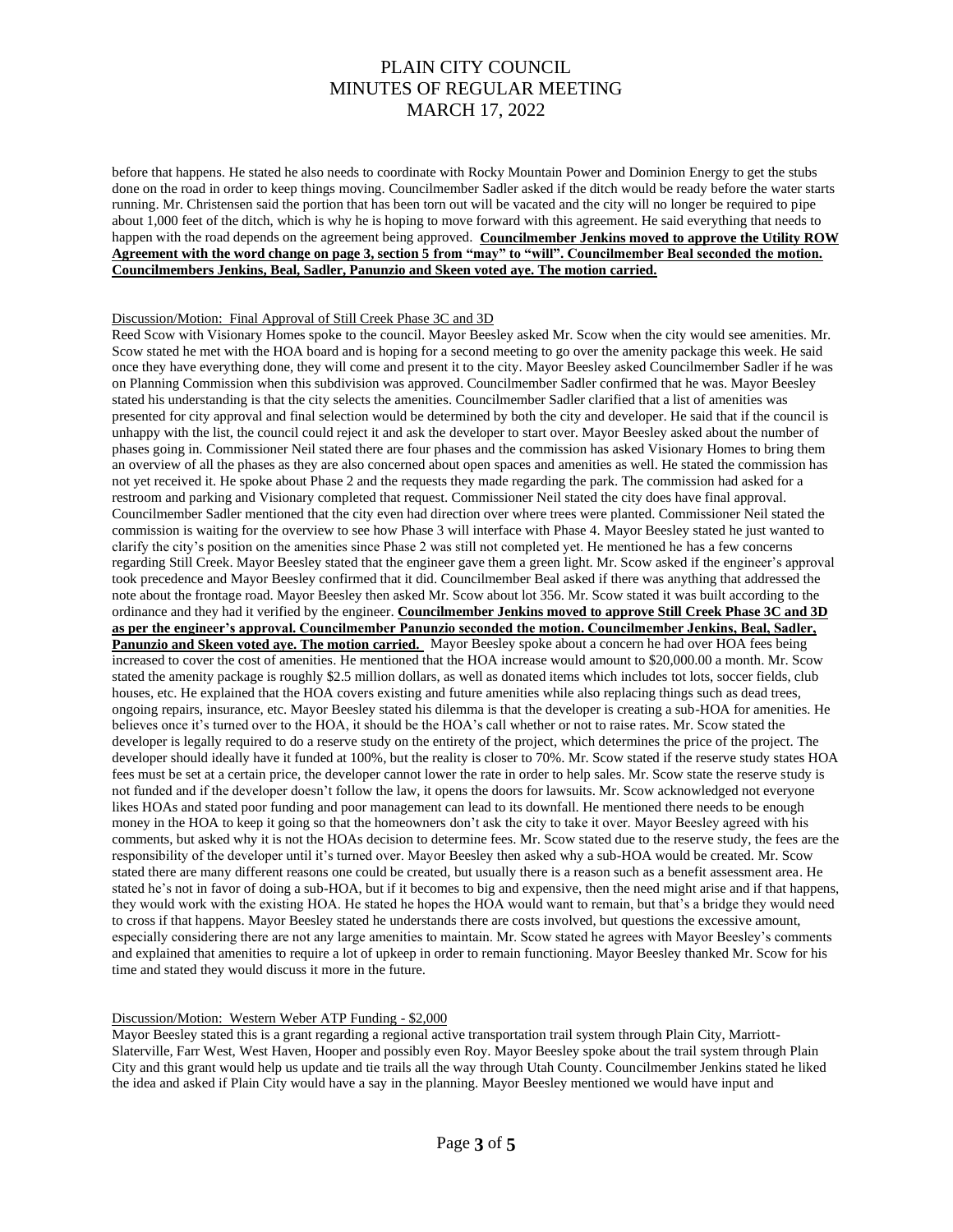Councilmember Sadler would also be involved as well as he is over Parks and Trails. Councilmember Beal asked where the funds would be taken from. Mayor Beesley stated he would look into it and let everyone know which fund would be used. **Councilmember Jenkins moved to approve the Western Weber APT Funding of \$2,000. Councilmember Sadler seconded the motion. Councilmember Jenkins, Beal, Sadler, Panunzio and Skeen voted aye. The motion carried.** 

#### Discussion/Motion: Amendment to Subdivision Ordinance Concerning Punch List Items

Dan Schuler addressed the council and explained that the punch list is used as a way for Dan to cover the city and help the developer get any items cleaned up before conditional final could be approved. Dan explained that the punch list doesn't have a time limit for the items to be resolved. This has led to developers holding onto the lists for long periods of time, sometimes up to a year. Dan explained when this happens, the original punch list might be finished, but new problems or issues can crop up and Dan isn't allowed to add anything to the punch list. Dan has added a 60-day time limit to the ordinance for punch list items to be finished. If the items have not been completed by that time, the developer must start over. **Councilmember Sadler moved to approve Ordinance 2022-04 amending the Subdivision Ordinance concerning punch list items. Councilmember Beal seconded the motion. Councilmembers Jenkins, Beal, Sadler, Panunzio and Skeen voted aye. The motion carried.** 

| Motion: Approval of Business License                                                                               |                             |                  |                                 |  |  |
|--------------------------------------------------------------------------------------------------------------------|-----------------------------|------------------|---------------------------------|--|--|
| <b>JM</b> Trucking                                                                                                 | Jerald McWain               | 2869 N 5150 W    | paperwork for trucking co       |  |  |
| ABC Appraisals, LC                                                                                                 | A. Bruce Christensen        | 3139 W 3050 N    | appraisals of real property     |  |  |
| Anarie Piano Studio                                                                                                | Anarie White                | 2754 N 3475 W    | private piano studio            |  |  |
| <b>Goat Hollow Ranch</b>                                                                                           | Jeff Zitselberger           | 3296 W 3900 W    | emotional support using animals |  |  |
| Renewals                                                                                                           |                             |                  |                                 |  |  |
| Cody Rhees Construction, Inc.                                                                                      | Cody Rhees                  | 2414 n 4350 W B2 | general contractor              |  |  |
| Talia Dodd, LMT                                                                                                    | Talia Dodd                  | 3108 W NPC Rd    | massage therapy                 |  |  |
| <b>Totally Blind</b>                                                                                               | Spencer & Elizabeth Bennett | 2414 N 4350 W    | window coverings                |  |  |
| Yellowstone Fence Sprinkler                                                                                        | Greg Shepherd               | 2726 W 2550 N    | landscaping contractor          |  |  |
| True Value, Plain City                                                                                             | PCT-KTA LLC                 | 3627 W 2600 N    | hardware store                  |  |  |
| Councilmember Beal moved to approve the business licenses as presented. Councilmember Jenkins seconded the motion. |                             |                  |                                 |  |  |
| Councilmembers Jenkins, Beal, Sadler, Panunzio and Skeen voted ave. The motion carried.                            |                             |                  |                                 |  |  |

#### Motion: Approval of Warrant Register

See warrant register dated 03/01/2022 to 03/15/2022. **Councilmember Beal moved to approve and pay the bills as presented. Councilmember Skeen seconded the motion. Councilmembers Jenkins, Beal, Sadler, Panunzio and Skeen voted aye. The motion carried.**

#### Report from City Council

Councilmember Beal mentioned Planning Commission letters were due on March 18th. She attended the Veterans Dinner and enjoyed the evening.

Councilmember Sadler attended the Mosquito Board meeting and mentioned abatement chemical is being stockpiled. They are looking at using drones to help spread the chemical and they have been very helpful and cost effective.

Councilmember Panunzio asked about a social media post regarding no landscaping this spring. Mayor Beesley stated there was a preliminary assessment done by Weber Basin and the possibility of no new landscaping being considered. Nothing has been finalized yet. Councilmember Panunzio also addressed the concerns of increased traffic accidents at 4100 and 1975. Councilmember Beal mentioned that daylight savings time could be a factor. Mayor Beesley stated this is probably where Plain City's first stop light might have to go. There was some discussion about the Weber County Sheriff's Office is actively studying this particular area to see what is happening. Dan Schuler stated with the addition of the new subdivision, he requested a traffic study which was conducted and determined that a light was not warranted yet.

Councilmember Skeen stated the Lion's Club restrooms were in perfect condition. He is looking forward to working on the landfill and recreation assignments with the Strategic Plan.